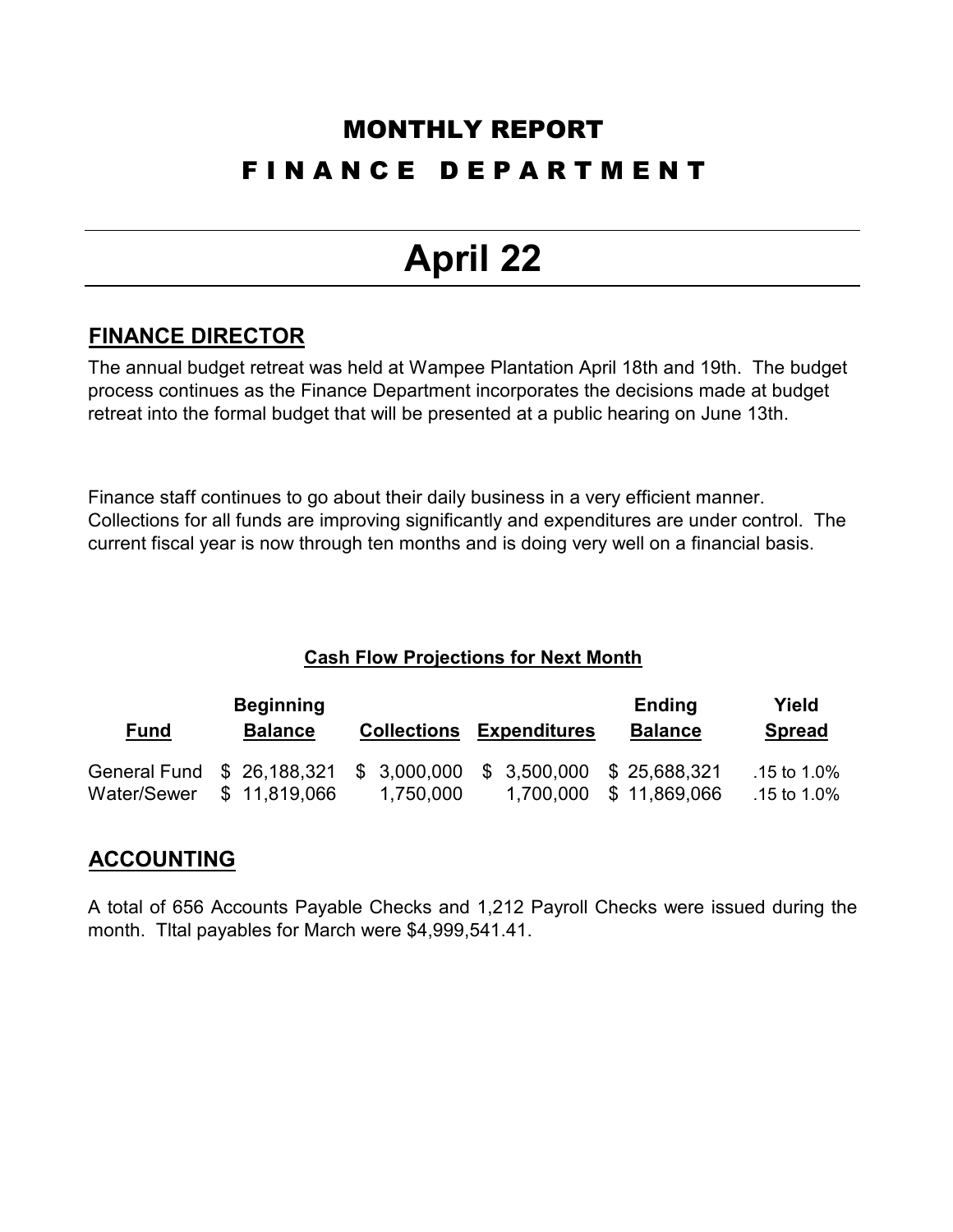#### **GENERAL FUND Monthly Report July 1, 2021 to April 30, 2022**

|                               | FY2021           | FY2021           | FY2022           | FY2022           |               |
|-------------------------------|------------------|------------------|------------------|------------------|---------------|
|                               | Annual           | <b>YTD</b>       | Annual           | <b>YTD</b>       | $%$ of        |
|                               | <b>Budget</b>    | Actual           | <b>Budget</b>    | Actual           | <b>Budget</b> |
| <b>REVENUES</b>               |                  |                  |                  |                  |               |
| <b>Current Taxes</b>          | 20,300,000<br>\$ | 20,006,929<br>\$ | 20,450,000<br>\$ | 20,911,458<br>\$ | 102%          |
| <b>Delinquent Taxes</b>       | 410,000          | 347,554          | 410,000          | 408,825          | 100%          |
| <b>Hospitality Fees</b>       | 5,466,650        | 2,999,490        | 5,818,000        | 7,771,329        | 134%          |
| <b>Licenses &amp; Permits</b> | 11,282,500       | 6,085,304        | 10,958,649       | 6,711,266        | 61%           |
| Intergovernmental             | 1,674,860        | 1,054,064        | 1,678,860        | 997,789          | 59%           |
| <b>Fines/Forfeitures</b>      | 346,000          | 98,377           | 346,000          | 217,397          | 63%           |
| Use of Money/Property         | 272,000          | 162,920          | 272,000          | 171,791          | 63%           |
| Sales/Service Charges         | 1,027,252        | 951,270          | 1,337,252        | 1,238,073        | 93%           |
| Miscellaneous/Grants          | 95,000           | 807,156          | 570,000          | 512,801          | 90%           |
| <b>Interfund Transfers</b>    | 1,010,713        | 611,616          | 1,236,622        | 1,063,465        | 86%           |
| <b>TOTAL</b>                  | 41,884,975       | 33,124,680<br>\$ | 43,077,383<br>\$ | 40,004,194<br>\$ | 93%           |
| <b>EXPENDITURES</b>           |                  |                  |                  |                  |               |
| <b>General Government</b>     | \$<br>2,888,398  | 2,135,772<br>\$  | 3,498,285<br>\$  | 2,397,956<br>\$  | 69%           |
| <b>Information Services</b>   | 540,838          | 760,351          | 597,055          | 802,877          | 134%          |
| Finance                       | 1,479,219        | 969,583          | 1,733,909        | 1,152,755        | 66%           |
| <b>Public Safety</b>          | 17,835,660       | 13,728,297       | 18,129,044       | 13,555,196       | 75%           |
| <b>Community Services</b>     | 2,168,099        | 1,486,378        | 1,909,056        | 1,473,420        | 77%           |
| <b>Public Works</b>           | 3,422,613        | 2,698,650        | 3,379,357        | 2,776,356        | 82%           |
| Parks & Recreation            | 5,295,117        | 2,828,398        | 4,993,027        | 3,634,059        | 73%           |
| <b>Support Services</b>       |                  |                  |                  |                  | 0%            |
| <b>Debt Service</b>           |                  | 700              |                  |                  | 0%            |
| <b>Other Financing Uses</b>   | 8,255,000        |                  | 8,837,350        |                  | $0\%$         |
| <b>TOTAL</b>                  | 41,884,944       | 24,608,129<br>\$ | 43,077,083<br>\$ | 25,792,619<br>\$ | 60%           |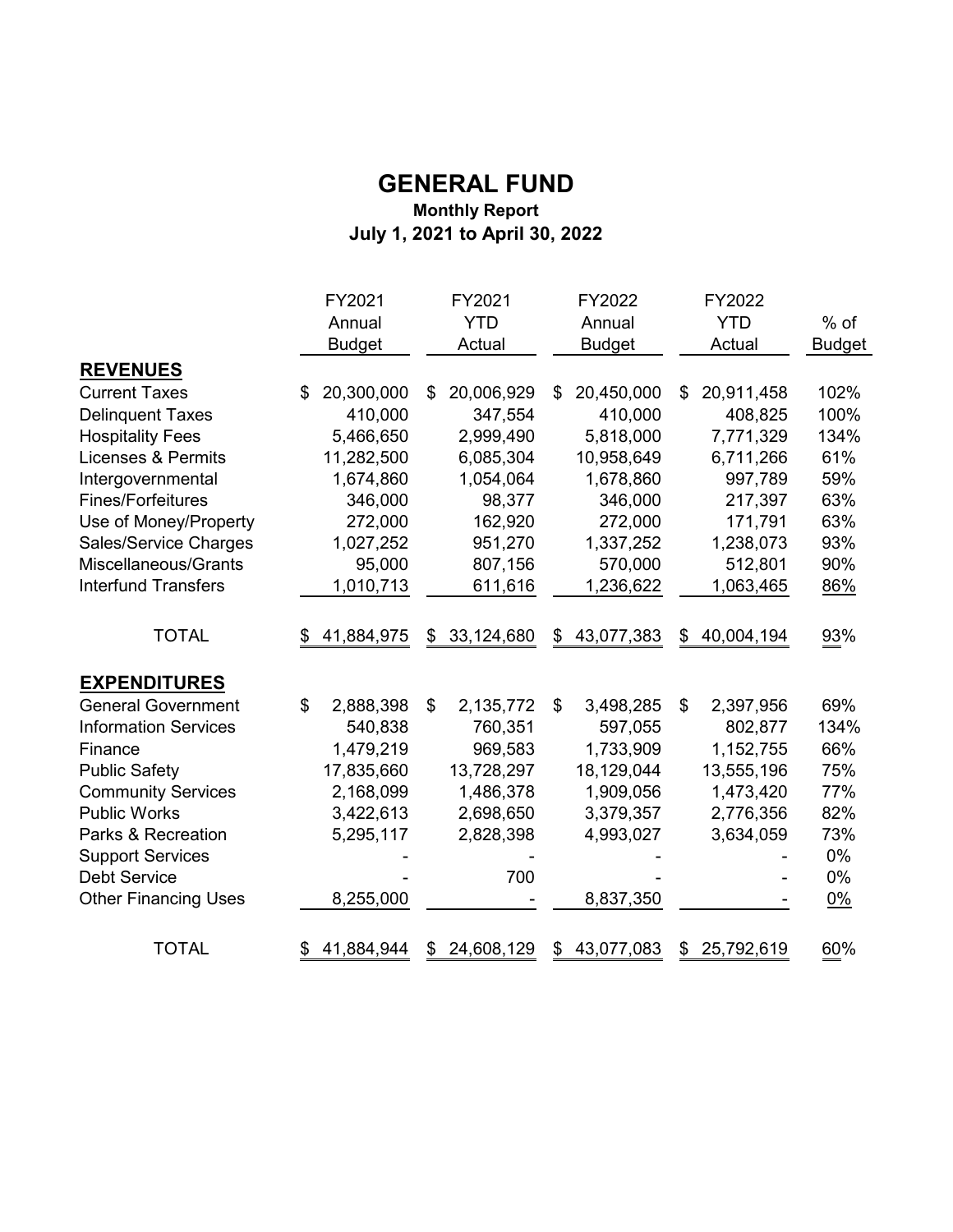#### **Monthly Report July 1, 2021 to April 30, 2022 WATER & SEWER FUND**

| <b>YTD</b><br><b>YTD</b><br>Annual<br>Annual<br><b>Budget</b><br><b>Budget</b><br>Actual<br>Actual<br><b>REVENUES</b><br>8,485,000<br>6,312,101<br><b>Water Usage</b><br>\$<br>8,485,000<br>5,761,945<br>\$<br>\$<br>\$<br>6,375,000<br>6,375,000<br>4,753,540<br>Sewer Usage<br>4,399,757<br>75,000<br>75,000<br>146,920<br><b>Water Taps</b><br>179,841<br>30,000<br><b>Sewer Taps</b><br>27,050<br>30,000<br>34,300<br>4%<br>Interest on Investments<br>125,000<br>(1,053)<br>125,000<br>5,449<br><b>Service Charges</b><br>75,000<br>72,420<br>75,000<br>65,545<br>80,000<br>46,256<br>80,000<br>49,440<br><b>Late Payment Penalties</b><br>$0\%$<br>Grants<br>2,600,000<br>0%<br>2,341,421<br>1,489,540<br><b>Impact Fees</b><br>Miscellaneous<br>237,500<br>237,500<br>442,987<br>317,876<br><b>TOTAL</b><br>13,270,624<br>13, 174, 711<br>15,482,500<br>18,082,500<br>\$<br>\$<br>\$<br>\$<br><b>EXPENSES</b><br>\$<br>77%<br><b>Water Billing</b><br>775,072<br>\$<br>537,541<br>\$<br>775,072<br>\$<br>597,479<br>Public Works Admin.<br>928,450<br>815,214<br>88%<br>928,450<br>746,925<br>1,545,812<br>1,521,578<br><b>Wastewater Treatment</b><br>2,475,128<br>2,475,128<br><b>Wells/Lift Maintenance</b><br>2,311,001<br>1,381,087<br>2,311,001<br>1,463,643<br><b>Construction/Maintenance</b><br>3,698,988<br>4,679,268<br>3,427,633<br>4,679,268<br><b>Overhead Allocation</b><br>3,124,908<br>2,604,080<br>2,603,986<br>3,124,908<br>Depreciation<br>3,436,537<br>3,150,159<br>3,436,537<br>2,863,780<br>Debt Interest<br>$0\%$<br><b>TOTAL</b><br>17,730,364<br>13,393,237<br>17,730,364<br>13,564,668<br>\$<br>\$<br>\$<br>\$ |  | FY2021 | FY2021 | FY2022 | FY2022 |               |
|--------------------------------------------------------------------------------------------------------------------------------------------------------------------------------------------------------------------------------------------------------------------------------------------------------------------------------------------------------------------------------------------------------------------------------------------------------------------------------------------------------------------------------------------------------------------------------------------------------------------------------------------------------------------------------------------------------------------------------------------------------------------------------------------------------------------------------------------------------------------------------------------------------------------------------------------------------------------------------------------------------------------------------------------------------------------------------------------------------------------------------------------------------------------------------------------------------------------------------------------------------------------------------------------------------------------------------------------------------------------------------------------------------------------------------------------------------------------------------------------------------------------------------------------------------------------------------------------------------------------------------------------------|--|--------|--------|--------|--------|---------------|
|                                                                                                                                                                                                                                                                                                                                                                                                                                                                                                                                                                                                                                                                                                                                                                                                                                                                                                                                                                                                                                                                                                                                                                                                                                                                                                                                                                                                                                                                                                                                                                                                                                                  |  |        |        |        |        | $%$ of        |
|                                                                                                                                                                                                                                                                                                                                                                                                                                                                                                                                                                                                                                                                                                                                                                                                                                                                                                                                                                                                                                                                                                                                                                                                                                                                                                                                                                                                                                                                                                                                                                                                                                                  |  |        |        |        |        | <b>Budget</b> |
|                                                                                                                                                                                                                                                                                                                                                                                                                                                                                                                                                                                                                                                                                                                                                                                                                                                                                                                                                                                                                                                                                                                                                                                                                                                                                                                                                                                                                                                                                                                                                                                                                                                  |  |        |        |        |        |               |
|                                                                                                                                                                                                                                                                                                                                                                                                                                                                                                                                                                                                                                                                                                                                                                                                                                                                                                                                                                                                                                                                                                                                                                                                                                                                                                                                                                                                                                                                                                                                                                                                                                                  |  |        |        |        |        | 74%           |
|                                                                                                                                                                                                                                                                                                                                                                                                                                                                                                                                                                                                                                                                                                                                                                                                                                                                                                                                                                                                                                                                                                                                                                                                                                                                                                                                                                                                                                                                                                                                                                                                                                                  |  |        |        |        |        | 75%           |
|                                                                                                                                                                                                                                                                                                                                                                                                                                                                                                                                                                                                                                                                                                                                                                                                                                                                                                                                                                                                                                                                                                                                                                                                                                                                                                                                                                                                                                                                                                                                                                                                                                                  |  |        |        |        |        | 196%          |
|                                                                                                                                                                                                                                                                                                                                                                                                                                                                                                                                                                                                                                                                                                                                                                                                                                                                                                                                                                                                                                                                                                                                                                                                                                                                                                                                                                                                                                                                                                                                                                                                                                                  |  |        |        |        |        | 114%          |
|                                                                                                                                                                                                                                                                                                                                                                                                                                                                                                                                                                                                                                                                                                                                                                                                                                                                                                                                                                                                                                                                                                                                                                                                                                                                                                                                                                                                                                                                                                                                                                                                                                                  |  |        |        |        |        |               |
|                                                                                                                                                                                                                                                                                                                                                                                                                                                                                                                                                                                                                                                                                                                                                                                                                                                                                                                                                                                                                                                                                                                                                                                                                                                                                                                                                                                                                                                                                                                                                                                                                                                  |  |        |        |        |        | 87%           |
|                                                                                                                                                                                                                                                                                                                                                                                                                                                                                                                                                                                                                                                                                                                                                                                                                                                                                                                                                                                                                                                                                                                                                                                                                                                                                                                                                                                                                                                                                                                                                                                                                                                  |  |        |        |        |        | 62%           |
|                                                                                                                                                                                                                                                                                                                                                                                                                                                                                                                                                                                                                                                                                                                                                                                                                                                                                                                                                                                                                                                                                                                                                                                                                                                                                                                                                                                                                                                                                                                                                                                                                                                  |  |        |        |        |        |               |
|                                                                                                                                                                                                                                                                                                                                                                                                                                                                                                                                                                                                                                                                                                                                                                                                                                                                                                                                                                                                                                                                                                                                                                                                                                                                                                                                                                                                                                                                                                                                                                                                                                                  |  |        |        |        |        |               |
|                                                                                                                                                                                                                                                                                                                                                                                                                                                                                                                                                                                                                                                                                                                                                                                                                                                                                                                                                                                                                                                                                                                                                                                                                                                                                                                                                                                                                                                                                                                                                                                                                                                  |  |        |        |        |        | 134%          |
|                                                                                                                                                                                                                                                                                                                                                                                                                                                                                                                                                                                                                                                                                                                                                                                                                                                                                                                                                                                                                                                                                                                                                                                                                                                                                                                                                                                                                                                                                                                                                                                                                                                  |  |        |        |        |        | 73%           |
|                                                                                                                                                                                                                                                                                                                                                                                                                                                                                                                                                                                                                                                                                                                                                                                                                                                                                                                                                                                                                                                                                                                                                                                                                                                                                                                                                                                                                                                                                                                                                                                                                                                  |  |        |        |        |        |               |
|                                                                                                                                                                                                                                                                                                                                                                                                                                                                                                                                                                                                                                                                                                                                                                                                                                                                                                                                                                                                                                                                                                                                                                                                                                                                                                                                                                                                                                                                                                                                                                                                                                                  |  |        |        |        |        |               |
|                                                                                                                                                                                                                                                                                                                                                                                                                                                                                                                                                                                                                                                                                                                                                                                                                                                                                                                                                                                                                                                                                                                                                                                                                                                                                                                                                                                                                                                                                                                                                                                                                                                  |  |        |        |        |        |               |
|                                                                                                                                                                                                                                                                                                                                                                                                                                                                                                                                                                                                                                                                                                                                                                                                                                                                                                                                                                                                                                                                                                                                                                                                                                                                                                                                                                                                                                                                                                                                                                                                                                                  |  |        |        |        |        | 61%           |
|                                                                                                                                                                                                                                                                                                                                                                                                                                                                                                                                                                                                                                                                                                                                                                                                                                                                                                                                                                                                                                                                                                                                                                                                                                                                                                                                                                                                                                                                                                                                                                                                                                                  |  |        |        |        |        | 63%           |
|                                                                                                                                                                                                                                                                                                                                                                                                                                                                                                                                                                                                                                                                                                                                                                                                                                                                                                                                                                                                                                                                                                                                                                                                                                                                                                                                                                                                                                                                                                                                                                                                                                                  |  |        |        |        |        | 79%           |
|                                                                                                                                                                                                                                                                                                                                                                                                                                                                                                                                                                                                                                                                                                                                                                                                                                                                                                                                                                                                                                                                                                                                                                                                                                                                                                                                                                                                                                                                                                                                                                                                                                                  |  |        |        |        |        | 83%           |
|                                                                                                                                                                                                                                                                                                                                                                                                                                                                                                                                                                                                                                                                                                                                                                                                                                                                                                                                                                                                                                                                                                                                                                                                                                                                                                                                                                                                                                                                                                                                                                                                                                                  |  |        |        |        |        | 83%           |
|                                                                                                                                                                                                                                                                                                                                                                                                                                                                                                                                                                                                                                                                                                                                                                                                                                                                                                                                                                                                                                                                                                                                                                                                                                                                                                                                                                                                                                                                                                                                                                                                                                                  |  |        |        |        |        |               |
|                                                                                                                                                                                                                                                                                                                                                                                                                                                                                                                                                                                                                                                                                                                                                                                                                                                                                                                                                                                                                                                                                                                                                                                                                                                                                                                                                                                                                                                                                                                                                                                                                                                  |  |        |        |        |        | 77%           |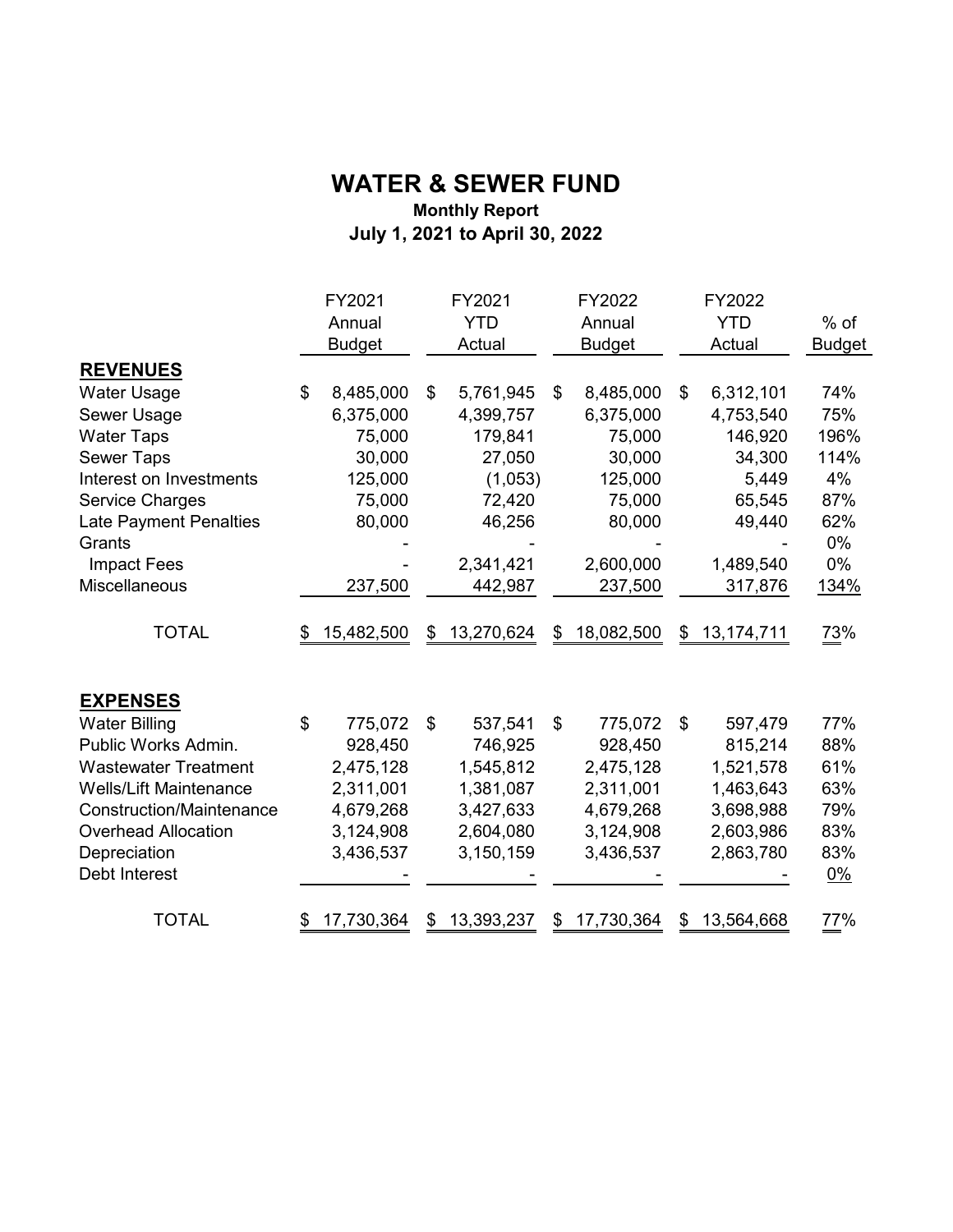#### **SOLID WASTE Monthly Report July 1, 2021 to April 30, 2022**

|                                                                                                                                                                                                                                               |          | FY2021<br>Annual                                                                                   |          | FY2021<br><b>YTD</b>                                                                 |          | FY2022<br>Annual                                                                                   | FY2022<br><b>YTD</b>                                                                       | $%$ of                                                      |
|-----------------------------------------------------------------------------------------------------------------------------------------------------------------------------------------------------------------------------------------------|----------|----------------------------------------------------------------------------------------------------|----------|--------------------------------------------------------------------------------------|----------|----------------------------------------------------------------------------------------------------|--------------------------------------------------------------------------------------------|-------------------------------------------------------------|
|                                                                                                                                                                                                                                               |          | <b>Budget</b>                                                                                      |          | Actual                                                                               |          | <b>Budget</b>                                                                                      | Actual                                                                                     | <b>Budget</b>                                               |
| <b>REVENUES</b>                                                                                                                                                                                                                               |          |                                                                                                    |          |                                                                                      |          |                                                                                                    |                                                                                            |                                                             |
| Miscellaneous Revenue<br><b>Fees Billed</b><br>Late Payment Penalties<br>Interest on Investments<br>Grants<br>Interfund Transfer - A-Tax<br><b>TOTAL</b>                                                                                      | \$<br>\$ | 5,225,000<br>27,500<br>195,140<br>5,447,640                                                        | \$<br>\$ | 4,375,557<br>21,999<br>(2, 445)<br>116,128<br>4,511,239                              | \$<br>\$ | 5,285,000<br>27,500<br>203,505<br>5,516,005                                                        | \$<br>5,250,920<br>25,023<br>4,077<br>186,309<br>5,466,329                                 | 99%<br>91%<br>92%<br>99%                                    |
| <b>EXPENDITURES</b>                                                                                                                                                                                                                           |          |                                                                                                    |          |                                                                                      |          |                                                                                                    |                                                                                            |                                                             |
| <b>Commercial Collection</b><br><b>Transfer Station</b><br><b>Residential Collection</b><br><b>Trash/Litter Collection</b><br><b>Beach Cleaning</b><br>Recycling<br>Contingency<br><b>Depreciation Expense</b><br><b>Overhead Allocations</b> | \$       | 512,172<br>1,070,885<br>1,151,658<br>367,542<br>263,998<br>425,647<br>65,000<br>570,000<br>907,178 | \$       | 360,176<br>746,584<br>874,123<br>247,932<br>172,710<br>323,109<br>522,500<br>756,020 | \$       | 505,117<br>1,053,562<br>1,166,938<br>371,703<br>253,344<br>427,743<br>65,000<br>580,000<br>873,578 | \$<br>351,202<br>771,464<br>840,244<br>385,274<br>245,337<br>337,725<br>483,333<br>727,981 | 70%<br>73%<br>72%<br>104%<br>97%<br>79%<br>0%<br>83%<br>83% |
| <b>TOTAL</b>                                                                                                                                                                                                                                  |          | 5,334,080                                                                                          |          | 4,003,154                                                                            |          | 5,296,985                                                                                          | 4,142,560                                                                                  | 78%                                                         |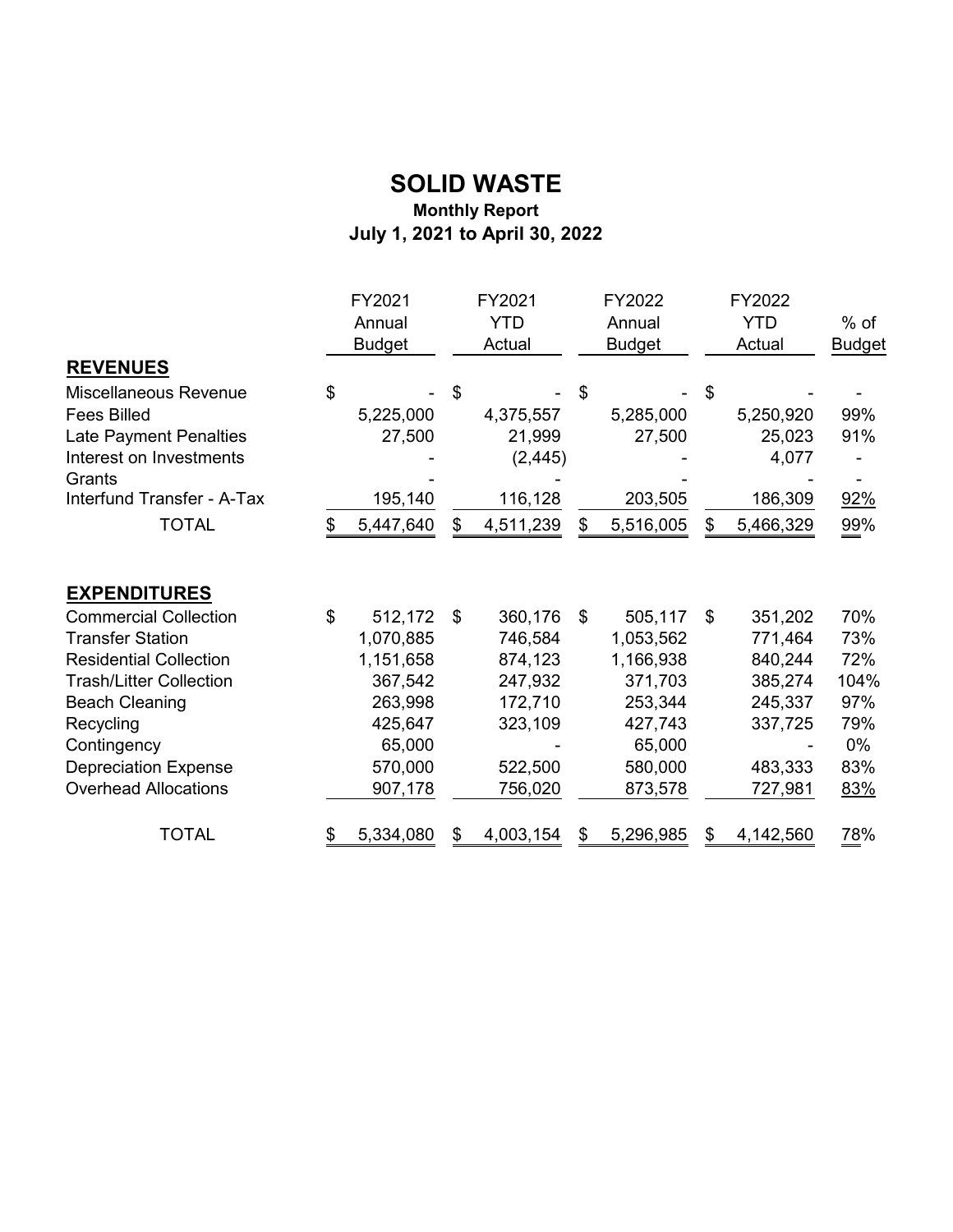#### **Monthly Report July 1, 2021 to April 30, 2022 BEACH SERVICES**

|                                   | FY2021          | FY2021          | FY2022          | FY2022          |               |
|-----------------------------------|-----------------|-----------------|-----------------|-----------------|---------------|
|                                   | Annual          | <b>YTD</b>      | Annual          | <b>YTD</b>      | $%$ of        |
|                                   | <b>Budget</b>   | Actual          | <b>Budget</b>   | Actual          | <b>Budget</b> |
| <b>REVENUES</b>                   |                 |                 |                 |                 |               |
| Miscellaneous Revenue             | \$<br>20,000    | \$<br>10,304    | \$<br>20,000    | \$<br>15,119    | 76%           |
| <b>NMB Merchandise Sales</b>      |                 |                 |                 |                 |               |
| Grants                            |                 | 25,799          |                 |                 |               |
| Rentals                           | 2,800,000       | 1,451,929       | 2,675,000       | 1,884,298       | 70%           |
| All day Wrist Band Sales \$20     |                 |                 |                 |                 | 0%            |
| Single Ride Sales \$3             |                 |                 |                 |                 | 0%            |
| Weekly Ride Sales \$60            |                 |                 |                 |                 | 0%            |
| Group HIPPO Rate \$5              |                 |                 |                 |                 | 0%            |
| <b>Season Passes</b>              |                 |                 |                 |                 | 0%            |
| <b>Frozen Lemonade Sales</b>      | 300,000         | 42,183          | 200,000         | 3,918           | 2%            |
| <b>Other Sales</b>                | 10,000          | 52              | 10,000          | 16              | 0%            |
| Sponsorships                      |                 |                 |                 |                 |               |
| Interfund Transfer - A-Tax        | 129,081         | 76,816          | 220,808         | 202,150         | 92%           |
| Interfund Transfer- Local A-Tax   | 397,150         |                 | 300,000         |                 | 0%            |
| <b>Transfer from General Fund</b> |                 |                 |                 |                 | 0%            |
| Less Sales Tax                    | (185,000)       | (92, 500)       | (185,000)       | (118, 676)      | 64%           |
| <b>TOTAL</b>                      | \$<br>3,471,231 | \$<br>1,514,583 | \$<br>3,240,808 | \$<br>1,986,825 | 61%           |
| <b>EXPENSES</b>                   |                 |                 |                 |                 |               |
| <b>Personnel - Concessions</b>    | \$<br>801,070   | \$<br>477,844   | \$<br>797,882   | \$<br>538,656   | 68%           |
| Oper.& Maint.- Concessions        | 276,554         | 113,894         | 273,422         | 152,179         | 5%            |
| Personnel - Lifeguards            | 683,337         | 340,580         | 765,575         | 541,731         | 71%           |
| Oper.& Maint.- Lifeguards         | 68,730          | 71,752          | 91,400          | 149,606         | 164%          |
| Depreciation                      | 160,000         | 146,667         | 160,000         | 133,333         | 83%           |
| <b>Overhead Allocations</b>       | 686,776         | 572,280         | 724,584         | 603,820         | 83%           |
| Transfer Out NMB Enterprise Fund  | 300,000         |                 | 300,000         |                 | $0\%$         |
| <b>TOTAL</b>                      | \$<br>2,976,467 | \$<br>1,723,017 | \$<br>3,112,863 | \$<br>2,119,325 | 68%           |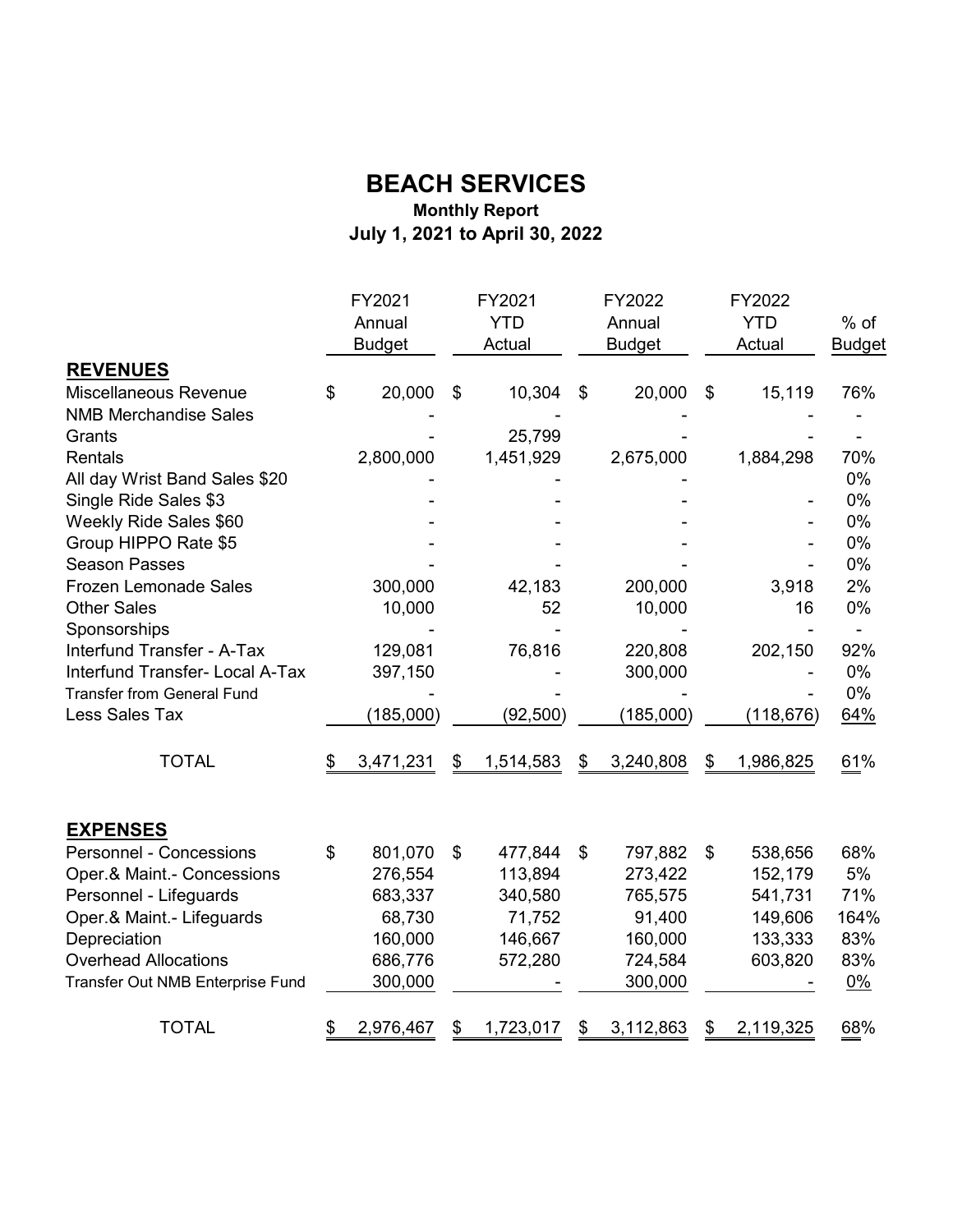#### **AQUATICS & FITNESS CENTER Monthly Report July 1, 2021 to April 30, 2022**

|                             | FY2021<br>Annual<br><b>Budget</b> | FY2021<br><b>YTD</b><br>Actual | FY2022<br>Annual<br><b>Budget</b> | FY2022<br><b>YTD</b><br>Actual | $%$ of<br><b>Budget</b> |
|-----------------------------|-----------------------------------|--------------------------------|-----------------------------------|--------------------------------|-------------------------|
| <b>REVENUES</b>             |                                   |                                |                                   |                                |                         |
| <b>Membership Fees</b>      | \$<br>1,859,000                   | \$<br>996,632                  | \$<br>1,709,000                   | \$<br>1,737,597                | 102%                    |
| <b>Enrollment Fees</b>      | 60,000                            | 39,757                         | 60,000                            | 50,038                         | 83%                     |
| Grants                      |                                   |                                |                                   |                                | 0%                      |
| Programs - Operating        | 297,500                           | 203,492                        | 297,500                           | 274,260                        | 92%                     |
| Programs - Nonoperating     | 15,000                            | 2,575                          | 15,000                            | 25                             | 0%                      |
| <b>Local Accommodations</b> | 830,000                           | 641,257                        | 800,000                           |                                | 0%                      |
| A-Tax Transfer In           |                                   |                                |                                   | 1,193,781                      | 0%                      |
| Less Sales Tax              |                                   | (1,770)                        |                                   | (3,228)                        | 0%                      |
| Miscellaneous               | 2,000                             | 26,479                         | 2,000                             | 921                            | $0\%$                   |
| <b>TOTAL</b>                | \$<br>3,063,500                   | \$<br>1,908,422                | \$<br>2,883,500                   | \$<br>3,253,394                | 113%                    |
| Administration              | \$<br>994,133                     | \$<br>996,665                  | \$<br>919,895                     | \$<br>654,383                  | 71%                     |
| Aquatics                    | 389,507                           | 186,881                        | 279,921                           | 223,998                        | 80%                     |
| <b>Activity Specialist</b>  | 216,885                           | 161,692                        | 197,214                           | 122,480                        | 62%                     |
| <b>Fitness</b>              | 284,581                           | 167,446                        | 285,375                           | 192,420                        | 67%                     |
| Custodians                  | 156,656                           | 111,468                        | 161,218                           | 118,303                        | 73%                     |
| Depreciation                | 295,000                           | 270,417                        | 295,000                           | 245,833                        | 83%                     |
| Interest                    | 87,627                            | 32,650                         | 66,958                            | 25,421                         | 38%                     |
| <b>Overhead Allocations</b> | 260,090                           | 216,750                        | 270,262                           | 225,218                        | 83%                     |
| <b>TOTAL</b>                | \$<br>2,684,479                   | \$<br>2,143,969                | \$<br>2,475,843                   | \$<br>1,808,056                | 73%                     |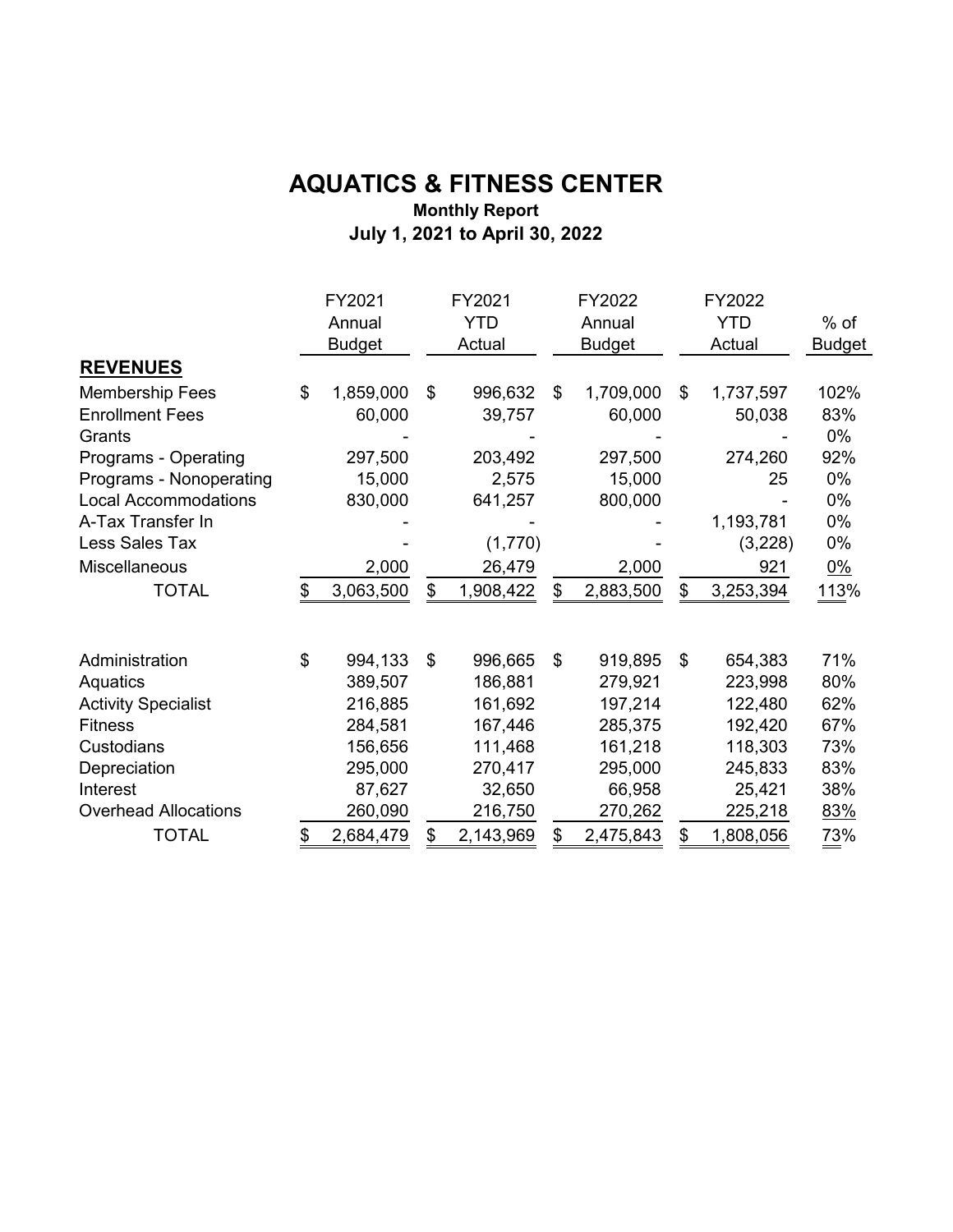#### **NMB ENTERPRISE Monthly Report July 1, 2021 to April 30, 2022**

|                                     | FY2021<br>Annual<br><b>Budget</b> | FY2021<br><b>YTD</b><br>Actual | FY2022<br>Annual<br><b>Budget</b> | FY2022<br><b>YTD</b><br>Actual | $%$ of<br><b>Budget</b> |
|-------------------------------------|-----------------------------------|--------------------------------|-----------------------------------|--------------------------------|-------------------------|
| <b>REVENUES</b>                     |                                   |                                |                                   |                                |                         |
| <b>NMB Park Sponsorships</b>        | \$<br>130,000                     | \$<br>27,150                   | \$<br>130,000                     | \$<br>38,255                   | 29%                     |
| <b>NMB Field/Tourn Rentals</b>      | 105,000                           | 76,037                         | 105,000                           | 78,434                         | 75%                     |
| <b>NMB Park Rentals</b>             | 30,000                            | 9,905                          | 30,000                            | 11,305                         | 38%                     |
| <b>NMB Park Admissions</b>          | 45,000                            |                                | 45,000                            | 43,579                         | 97%                     |
| <b>NMB Park Concessions</b>         | 400,000                           | 252,880                        | 400,000                           | 387,111                        | 97%                     |
| <b>NMB Park Vending</b>             | 500                               |                                | 500                               |                                | 0%                      |
| <b>NMB Merchandise Sales</b>        | 15,000                            |                                | 15,000                            |                                | 0%                      |
| <b>Revenue Share Activities</b>     | 75,000                            | 25,193                         | 50,000                            |                                | 0%                      |
| <b>Christmas Light Show</b>         | 450,000                           | 688,818                        | 667,000                           | 750,637                        | 113%                    |
| <b>Private Donations</b>            |                                   |                                |                                   | 2,310                          | 0%                      |
| <b>Sales Tax</b>                    | (30,000)                          | (57, 956)                      | (30,000)                          | (82, 984)                      | 277%                    |
| Miscellaneous                       |                                   | 1,267                          |                                   | 22,780                         | 0%                      |
| Carousel                            |                                   |                                |                                   |                                | 0%                      |
| <b>General Fund Transfer</b>        | 50,000                            |                                |                                   |                                | 0%                      |
| <b>Beach Services Fund Transfer</b> | 300,000                           |                                | 300,000                           |                                | 0%                      |
| Cap Improve Fund Transfer           |                                   |                                |                                   |                                | 0%                      |
| A-Tax Transfer In                   |                                   |                                |                                   |                                | 0%                      |
| <b>TOTAL</b>                        | \$<br>1,570,500                   | \$<br>1,023,294                | \$<br>1,712,500                   | \$<br>1,251,427                | 73%                     |
| <b>EXPENSES</b>                     |                                   |                                |                                   |                                |                         |
| Concessions                         | \$<br>422,599                     | \$<br>270,747                  | \$<br>378,747                     | \$<br>367,973                  | 97%                     |
| <b>Park Events</b>                  |                                   | 326,898                        | 291,084                           | 253,022                        | 87%                     |
| <b>Christmas Light Show</b>         | 222,600                           |                                | 241,700                           | 281,571                        | 116%                    |
| Depreciation                        | 300,000                           | 275,000                        | 200,000                           | 166,667                        | 83%                     |
| <b>Overhead Allocations</b>         | 774,227                           | 645,190                        | 585,512                           | 487,925                        | 83%                     |
| <b>Transfer - General Fund</b>      | 75,000                            |                                | 75,000                            |                                | 0%                      |
| <b>TOTAL</b>                        | \$<br>1,794,426                   | \$<br>1,517,835                | \$<br>1,772,043                   | \$<br>1,557,158                | 88%                     |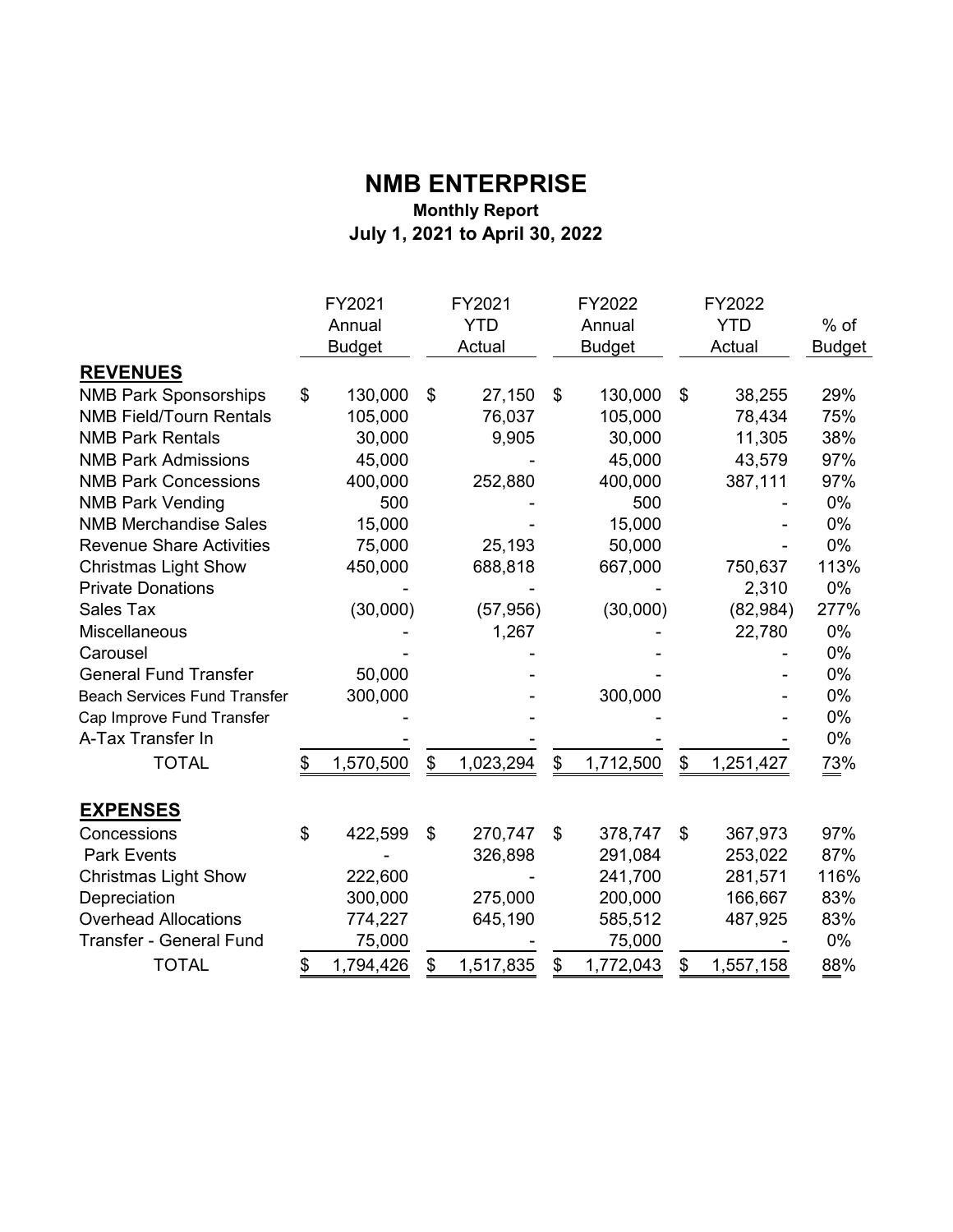# Utility Billing / Meter Reading

# Monthly Report 5/11/2022

| <b>Reading Dates:</b>                                                                                                                                       |            |          |                                            |                                              |                    |                                                      |                 |          |            |            |                   |                |
|-------------------------------------------------------------------------------------------------------------------------------------------------------------|------------|----------|--------------------------------------------|----------------------------------------------|--------------------|------------------------------------------------------|-----------------|----------|------------|------------|-------------------|----------------|
|                                                                                                                                                             |            |          |                                            | Previous Month:                              |                    |                                                      | Present Month:  |          |            |            |                   |                |
| O.D.                                                                                                                                                        |            |          | 02/16 to 02/17                             |                                              |                    |                                                      | 03/16           | to       | 03/17      |            |                   |                |
| W.H.                                                                                                                                                        |            |          | 02/22 to 02/23                             |                                              |                    |                                                      | 03/22           | to       | 03/23      |            |                   |                |
| $\overline{C.B.}$                                                                                                                                           |            |          | 03/01 to 03/01                             |                                              |                    |                                                      | 03/29           | to       | 03/29      |            |                   |                |
| C.G.                                                                                                                                                        |            |          | 03/02 to 03/08                             |                                              |                    |                                                      | 03/30           | to       | 04/05      |            |                   |                |
| <b>Customer Service:</b>                                                                                                                                    |            |          |                                            |                                              |                    |                                                      |                 |          |            |            |                   |                |
|                                                                                                                                                             |            |          |                                            |                                              |                    |                                                      |                 |          |            |            |                   |                |
|                                                                                                                                                             |            | O.D.     |                                            |                                              | W.H.               |                                                      |                 | C.B.     |            |            | C.G.              |                |
|                                                                                                                                                             | <b>MTD</b> |          | <b>YTD</b>                                 | <b>MTD</b>                                   |                    | <b>YTD</b>                                           | <b>MTD</b>      |          | <b>YTD</b> | <b>MTD</b> |                   | <b>YTD</b>     |
|                                                                                                                                                             |            |          |                                            |                                              |                    |                                                      |                 |          |            |            |                   |                |
| H <sub>20</sub> ON                                                                                                                                          | 44         | $\prime$ | 170                                        | 39                                           | $\prime$           | 149                                                  | 16              | $\prime$ | 89         | 62         |                   | 202            |
| H <sub>20</sub> OFF                                                                                                                                         | 6          |          | 28                                         | 11                                           | $\prime$           | 41                                                   | $\sqrt{5}$      |          | 31         | 16         |                   | 56             |
| <b>NEW INSTALLS</b>                                                                                                                                         | 12         |          | 89                                         | 6                                            |                    | 59                                                   | $6\phantom{1}6$ |          | 21         | 10         |                   | 38             |
| <b>HIGH RDG. CHECKS</b>                                                                                                                                     | 24         |          | 111                                        | 13                                           |                    | 93                                                   | 26              |          | 66         | 29         |                   | 105            |
| <b>Maintenance Program</b><br>3/4" Meters Replaced<br>3/4" Meters Raised<br>Meter Boxes Replaced<br><b>Meter Boxes Raised</b><br><b>Meter Lids Replaced</b> |            |          | <b>Current Period</b><br>34<br>1<br>0<br>0 |                                              |                    | Year to Date<br>103<br>5<br>1<br>6<br>$\overline{7}$ |                 |          |            |            |                   |                |
|                                                                                                                                                             |            | O.D.     |                                            |                                              | $\overline{W}$ .H. |                                                      |                 | C.B.     |            |            | $\overline{C.G.}$ |                |
|                                                                                                                                                             | <b>MTD</b> |          | <b>YTD</b>                                 | <b>MTD</b>                                   | $\prime$           | <b>YTD</b>                                           | <b>MTD</b>      | $\prime$ | <b>YTD</b> | <b>MTD</b> |                   | <b>YTD</b>     |
| <b>Flow Tests</b>                                                                                                                                           | 0          |          | 0                                          | 1                                            |                    | 1                                                    | 0               |          | 0          | 0          |                   | $\overline{0}$ |
| <b>Zero Consumption Replacements</b><br>Ocean Drive<br><b>Windy Hill</b><br><b>Crescent Beach</b><br><b>Cherry Grove</b>                                    |            |          |                                            | <b>MTD</b><br>5<br>0<br>$\overline{2}$<br>17 |                    | <b>YTD</b><br>48<br>10<br>$\,6$<br>42                |                 |          |            |            |                   |                |
|                                                                                                                                                             |            |          |                                            |                                              |                    |                                                      |                 |          |            |            |                   |                |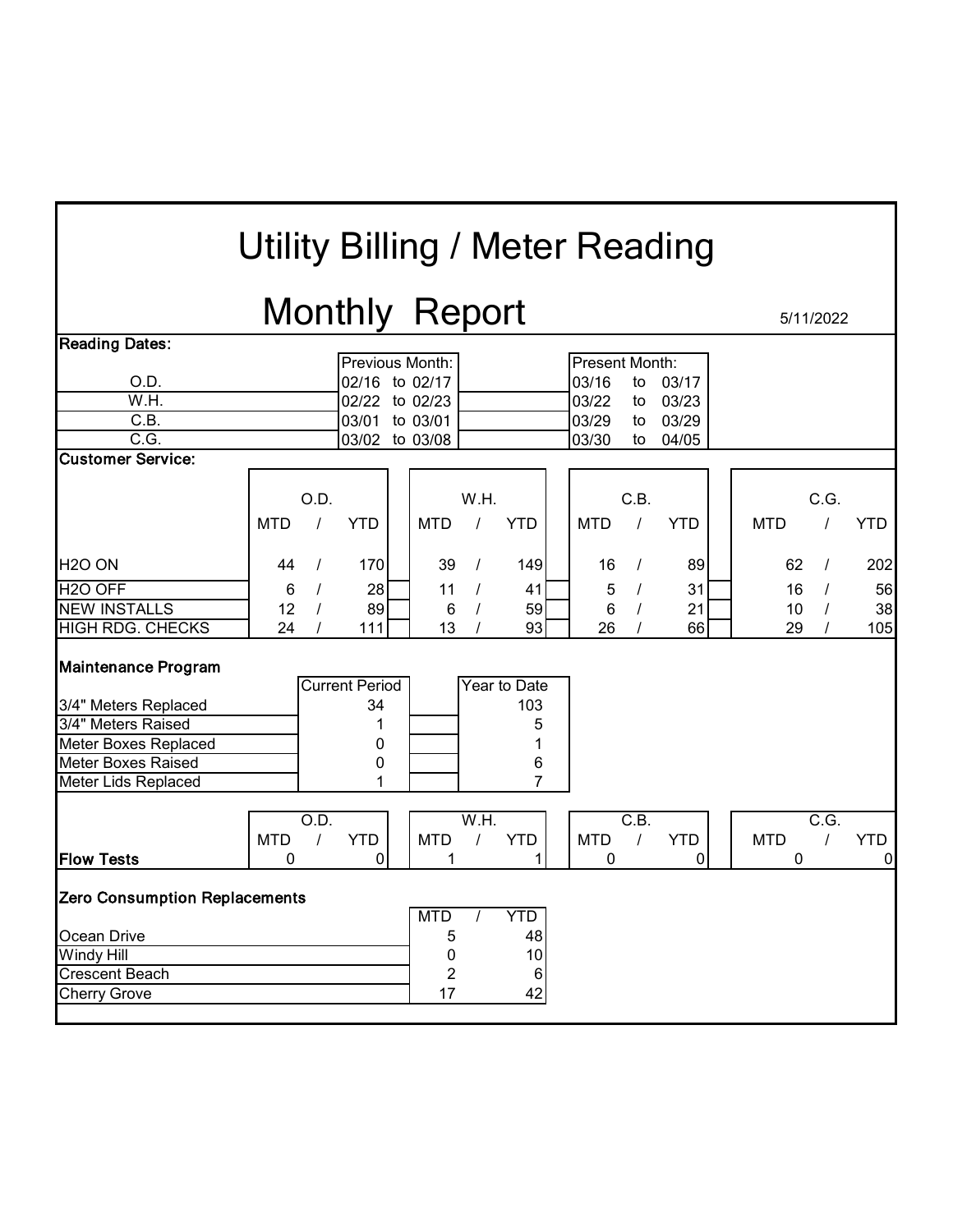### **MONTHLY REPORT - FINANCE REVENUES***April 2022*

| <b>REVENUES</b>                      | April 2022     | FY2022 Actual   | FY2022 Budget | % of Budget |
|--------------------------------------|----------------|-----------------|---------------|-------------|
| <b>Property Taxes</b>                | \$286,091.69   | \$20,593,601.81 | \$20,450,000  | 101%        |
| <b>Business Licenses</b>             | \$3,064,621.59 | \$5,175,425.89  | \$7,476,149   | 69%         |
| <b>Business License Penalties</b>    | \$653.56       | \$20,336.41     | \$75,000      | 27%         |
| Hospitality & Local Accom. Taxes     | \$521,470.92   | \$8,907,641.54  | \$13,800,000  | 65%         |
| Hospitality & Local Accom. Penalties | \$1,966.96     | \$20,336.41     | \$18,000      | 113%        |
| Horry County Hospitality Fees        | Not Reported   | \$3,423,368.56  | \$3,940,000   | 87%         |
| Horry County Accommodations Fees     | Not Reported   | \$2,987,432.74  | \$3,575,000   | 84%         |
| Santee Cooper Franchise              | \$0.00         | \$761,596.57    | \$1,600,000   | 48%         |
| <b>Local Government Taxes</b>        | \$0.00         | \$208,628.42    | \$315,300     | 66%         |

*This Month Fiscal YTD*

#### **BUSINESS LICENSE INSPECTIONS REPORT**

| Hours Spent in Field Enforcement                  |              |              | 108 | 1052 |
|---------------------------------------------------|--------------|--------------|-----|------|
| <b>Total Businesses Contacted</b>                 |              |              |     | 2756 |
| New Businesses Licensed                           |              |              |     | 605  |
| <b>Hospitality Fees &amp; Penalties Collected</b> |              |              |     |      |
| Refunds of Hospitality Fees                       |              |              |     |      |
| <b>MISCELLANEOUS REVENUES</b>                     |              |              |     |      |
| Horry County \$30 Road Tax (Motor Carrier)        | \$0.00       | \$0.00       |     |      |
| State Aid to Subdividers                          | \$0.00       | \$208.628.42 |     |      |
| Merchant's Inventory Reimbursement Tax            | \$534.15     | \$9.688.09   |     |      |
| Spectrum Franchise Fee                            | \$0.00       | \$311.287.96 |     |      |
| <b>HTC Cable Franchise Fee</b>                    | \$0.00       | \$65,267,34  |     |      |
| Frontier Cable Franchise Fee                      | \$0.00       | \$2,222.15   |     |      |
| Horry Electric Franchise Fee                      | \$0.00       | \$197.907.82 |     |      |
| SCANA (SCE&G) Gas Franchise Fee                   | \$0.00       | \$0.00       |     |      |
| Santee Cooper Franchise Fee                       | \$0.00       | \$761.596.57 |     |      |
| Telcom - Windstream Franchise Fee                 | \$0.00       | \$750.00     |     |      |
| <b>ABC Temporary Permits</b>                      | \$49,620.00  | \$98,870.00  |     |      |
| <b>Homestead Exemption Tax</b>                    | \$314,803.35 | \$314.803.35 |     |      |
|                                                   |              |              |     |      |
| <b>SHORT-TERM RENTAL BUSINESS LICENSES</b>        |              |              |     |      |

| New L<br><b>ICENSES</b>          |     |  |
|----------------------------------|-----|--|
| <b>Closed Licenses</b>           |     |  |
| Total Short-Term Rental Licenses | 486 |  |